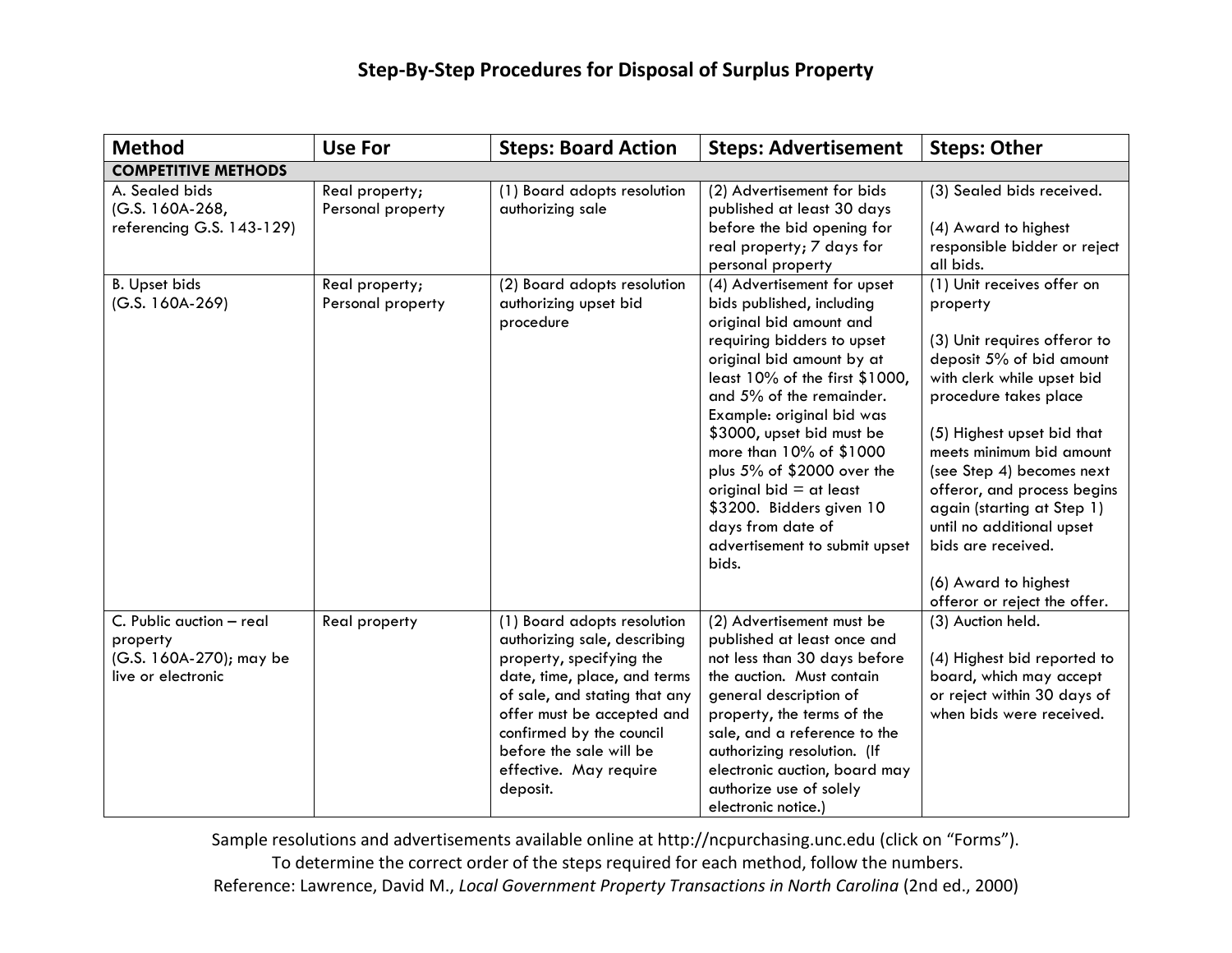| <b>Method</b>                                                                             | <b>Use For</b>                                       | <b>Steps: Board Action</b>                                                                                                                                                                                                               | <b>Steps: Advertisement</b>                                                                                                                                                                                                                                                                             | <b>Steps: Other</b>                                                                                                                                                                                  |
|-------------------------------------------------------------------------------------------|------------------------------------------------------|------------------------------------------------------------------------------------------------------------------------------------------------------------------------------------------------------------------------------------------|---------------------------------------------------------------------------------------------------------------------------------------------------------------------------------------------------------------------------------------------------------------------------------------------------------|------------------------------------------------------------------------------------------------------------------------------------------------------------------------------------------------------|
| <b>COMPETITIVE METHODS (continued)</b>                                                    |                                                      |                                                                                                                                                                                                                                          |                                                                                                                                                                                                                                                                                                         |                                                                                                                                                                                                      |
| D. Public auction - personal<br>property<br>(G.S. 160A-270); may be<br>live or electronic | Personal property                                    | (1) Board adopts resolution<br>authorizing official to<br>dispose of property at<br>public auction. Must<br>identify property and set<br>out date, time, place, and<br>terms of the sale.                                                | (2) Resolution or notice<br>reflecting contents of<br>resolution must be published<br>at least once and not less<br>than 10 days before the<br>auction. (If electronic auction,<br>board may authorize use of<br>solely electronic notice.)                                                             | (3) Auction held.<br>(4) Sale complete without<br>final approval from the<br>board.                                                                                                                  |
| <b>OTHER METHODS</b>                                                                      |                                                      |                                                                                                                                                                                                                                          |                                                                                                                                                                                                                                                                                                         |                                                                                                                                                                                                      |
| E. Private sale with board<br>approval<br>(G.S. 160A-267)                                 | Personal property<br>valued at less than<br>\$30,000 | (1) Board adopts resolution<br>authorizing an appropriate<br>official to dispose of<br>property by private sale at<br>a negotiated price. Must<br>identify the property to be<br>sold and may, but need not,<br>specify a minimum price. | (2) Notice summarizing<br>contents of resolution shall be<br>published once after the<br>resolution is adopted.                                                                                                                                                                                         | (3) Sale cannot take place<br>until 10 days after the<br>notice is published.                                                                                                                        |
| F. Private sale without<br>board approval of each<br>sale<br>$(G.S. 160A-266(c))$         | Personal property<br>valued at less than<br>\$30,000 | Board approval of each<br>sale not required.                                                                                                                                                                                             | Notice not required.                                                                                                                                                                                                                                                                                    | (1) Board must approve of<br>procedures designed to<br>secure fair market value<br>for all property sold.<br>Official charged with<br>disposing of property must<br>keep record of property<br>sold. |
| G. Exchanges<br>$(G.S. 160A-271)$                                                         | Real property;<br>Personal property                  | (3) Board adopts resolution<br>authorizing exchange.                                                                                                                                                                                     | (2) Notice published at least<br>10 days before regular<br>meeting of the board,<br>describing the properties to<br>be exchanged, stating the<br>value of the properties and<br>other consideration, and<br>announcing the council's intent<br>to authorize the exchange at<br>its next regular meeting | (1) Unit develops a<br>tentative agreement for the<br>exchange of the property<br>for full and fair<br>consideration.                                                                                |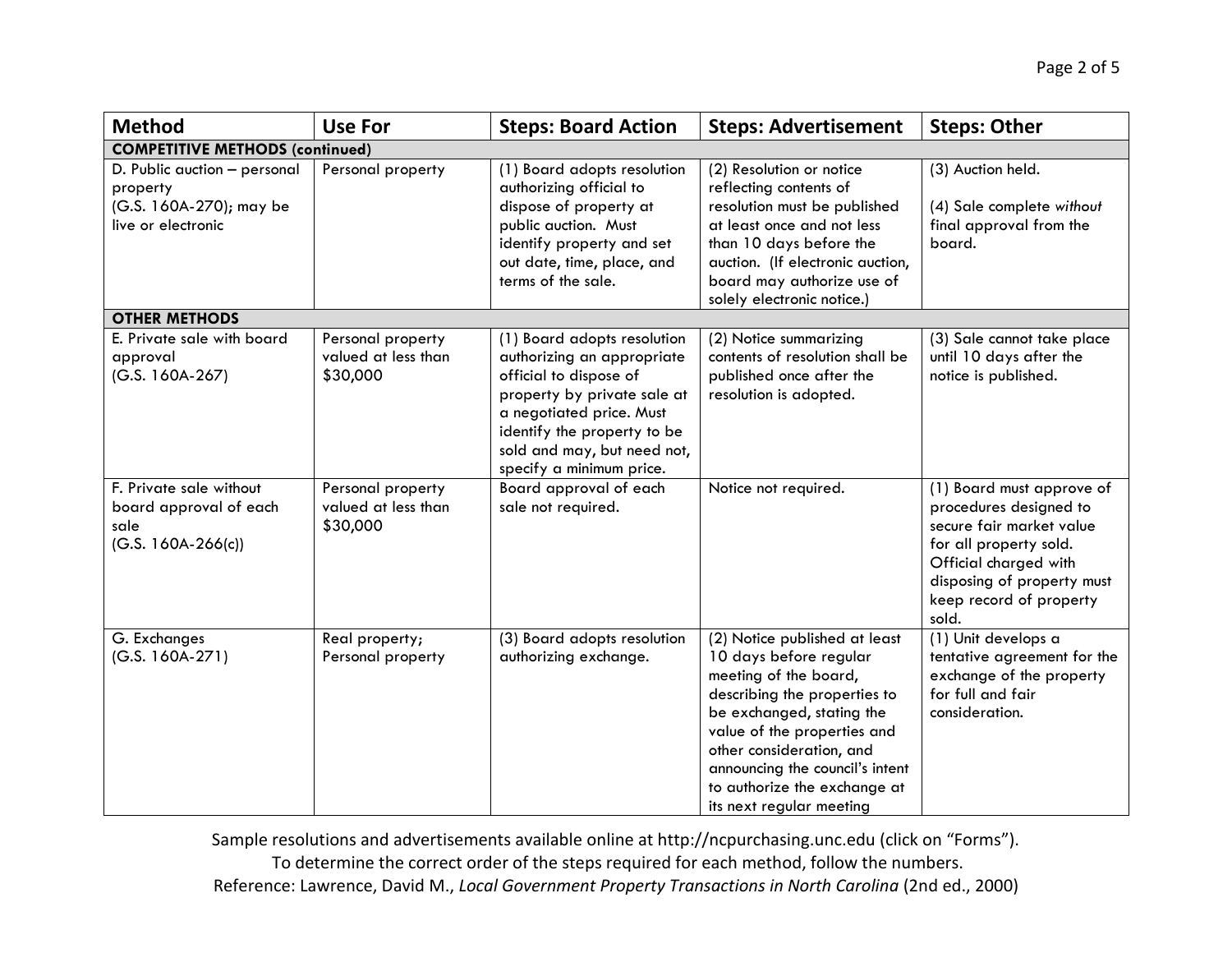| <b>Method</b>                                                          | <b>Use For</b>                      | <b>Steps: Board Action</b>                                                                                                                                                                                                                                                                           | <b>Steps: Advertisement</b>                                                                                                                                                                                                                                                                                                                                                                                                                                 | <b>Steps: Other</b>                                                                                                                                                                                                                                                                                                                                                                                               |  |
|------------------------------------------------------------------------|-------------------------------------|------------------------------------------------------------------------------------------------------------------------------------------------------------------------------------------------------------------------------------------------------------------------------------------------------|-------------------------------------------------------------------------------------------------------------------------------------------------------------------------------------------------------------------------------------------------------------------------------------------------------------------------------------------------------------------------------------------------------------------------------------------------------------|-------------------------------------------------------------------------------------------------------------------------------------------------------------------------------------------------------------------------------------------------------------------------------------------------------------------------------------------------------------------------------------------------------------------|--|
|                                                                        | <b>OTHER METHODS (continued)</b>    |                                                                                                                                                                                                                                                                                                      |                                                                                                                                                                                                                                                                                                                                                                                                                                                             |                                                                                                                                                                                                                                                                                                                                                                                                                   |  |
| H. Trade-in<br>$(G.S. 143-129.7)$                                      | Personal property                   | (4) Board approval is not<br>required unless required by<br>local policy. Example: If<br>local policy requires board<br>approval for purchases<br>costing \$1 million or more,<br>and the cost of the new<br>items to be purchased is<br>\$1.2 million, then board<br>approval would be<br>required. | (2) If formal bidding is<br>required (because the<br>estimated cost of the items to<br>be purchased is \$90,000 or<br>more, or because local policy<br>requires it), unit must<br>advertise the bid opportunity<br>at least 7 days before the<br>bid opening in the newspaper<br>or electronically or both<br>(advertising by electronic<br>means only requires board<br>approval). If formal bidding<br>is not required, advertisement<br>is not required. | (1) Unit solicits bids (using<br>formal bidding if the<br>estimated cost of the new<br>items is \$90,000 or more,<br>or if required by local<br>policy; informal bidding if<br>the estimated cost of the<br>new items is between<br>\$30,000 and \$90,000, or<br>if required by local policy).<br>Include in specifications the<br>opportunity to purchase the<br>unit's used property.<br>(2) Unit receives bids |  |
| I. Leases (more than 10<br>years)<br>(G.S. 160A-272)                   | Real property;<br>personal property | Use procedures for the sale of real property-method A., B., or C. on this Chart. (If leasing<br>real property for housing for low- and/or moderate-income persons, may use method L. on<br>this Chart.)                                                                                              |                                                                                                                                                                                                                                                                                                                                                                                                                                                             |                                                                                                                                                                                                                                                                                                                                                                                                                   |  |
| J. Leases (more than 1 year,<br>less than 10 years)<br>(G.S. 160A-272) | Real property;<br>personal property | (2) Board adopts resolution<br>authorizing lease.                                                                                                                                                                                                                                                    | (1) Notice published at least<br>10 days before regular<br>meeting of the board,<br>describing the property to be<br>leased or rented, stating the<br>annual rental or lease<br>payments, and announcing<br>the council's intent to<br>authorize the lease or rental<br>at its next regular meeting.                                                                                                                                                        |                                                                                                                                                                                                                                                                                                                                                                                                                   |  |
| K. Leases (one year or less)<br>$(G.S. 160A-272)$                      | Real property;<br>personal property | None required - board<br>may delegate authority to<br>enter into such leases.                                                                                                                                                                                                                        | None required.                                                                                                                                                                                                                                                                                                                                                                                                                                              |                                                                                                                                                                                                                                                                                                                                                                                                                   |  |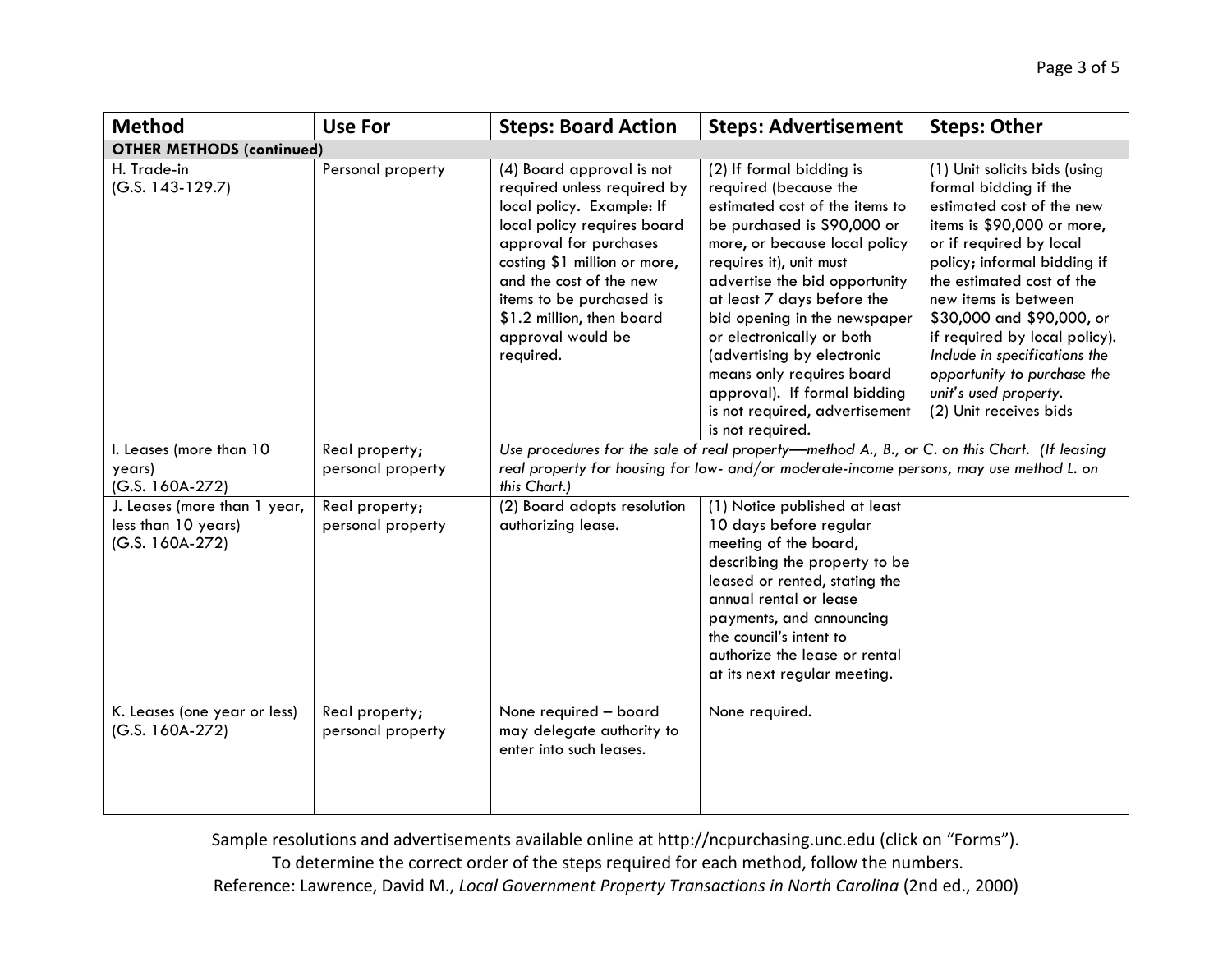| <b>Method</b>                                                                   | <b>Use For</b>                                                                                                                                                   | <b>Steps: Board Action</b>                                                   | <b>Steps: Advertisement</b>                                                                                                                                                                                                                                                                                                            | <b>Steps: Other</b>                                                                                                                                                                                                                                                                          |
|---------------------------------------------------------------------------------|------------------------------------------------------------------------------------------------------------------------------------------------------------------|------------------------------------------------------------------------------|----------------------------------------------------------------------------------------------------------------------------------------------------------------------------------------------------------------------------------------------------------------------------------------------------------------------------------------|----------------------------------------------------------------------------------------------------------------------------------------------------------------------------------------------------------------------------------------------------------------------------------------------|
| <b>OTHER METHODS (continued)</b>                                                |                                                                                                                                                                  |                                                                              |                                                                                                                                                                                                                                                                                                                                        |                                                                                                                                                                                                                                                                                              |
| L. Leases for affordable<br>housing<br>$(G.S. 160A-278)$                        | Real property, but only<br>to someone who will<br>use the land to<br>construct housing for<br>the benefit of low-<br>and/or moderate-<br>income persons          | (2) Board adopts resolution<br>authorizing lease.                            | (1) Notice published at least<br>10 days before regular<br>meeting of the board,<br>describing the property to be<br>leased, stating the value of<br>the property, stating the<br>proposed consideration for<br>the lease, and stating the<br>council's intent to authorize<br>the lease at its next regular<br>meeting.               |                                                                                                                                                                                                                                                                                              |
| M. Economic development<br>projects<br>$(G.S. 158-7.1(d))$                      | Real property, but only<br>for economic<br>development activities<br>listed in G.S. 158-<br>7.1(b)                                                               | (3) Board adopts resolution<br>approving the conveyance<br>or lease.         | (2) Notice published at least<br>10 days before regular<br>meeting of the board; the<br>notice shall describe the<br>interest to be conveyed or<br>leased, the value of the<br>interest, the proposed<br>consideration for the<br>conveyance or lease, and the<br>governing body's intention to<br>approve the conveyance or<br>lease. | (1) The unit shall determine<br>the probable average<br>hourly wage to be paid to<br>workers by the business to<br>be located at the property<br>to be conveyed and the<br>fair market value of the<br>interest. The consideration<br>for the conveyance may not<br>be less than that value. |
| N. Community development<br>projects<br>$(G.S. 160A-457)$<br><b>Cities only</b> | Real property, but only<br>for sale to a<br>redeveloper in<br>accordance with a<br>community<br>development program<br>as described in G.S.<br>160A-456 and -457 | (3) Board adopts resolution<br>approving the sale,<br>exchange, or transfer. | (1) Notice published once a<br>week for two successive<br>weeks, for the first time not<br>less than 10 days nor more<br>than 25 days preceding the<br>public hearing; and the notice<br>shall disclose the terms of the<br>sale, exchange, or transfer.                                                                               | (2) At the public hearing<br>the appraised value of the<br>property to be sold,<br>exchanged or transferred<br>shall be disclosed; the<br>consideration for the<br>conveyance shall not be<br>less than the appraised<br>value.                                                              |